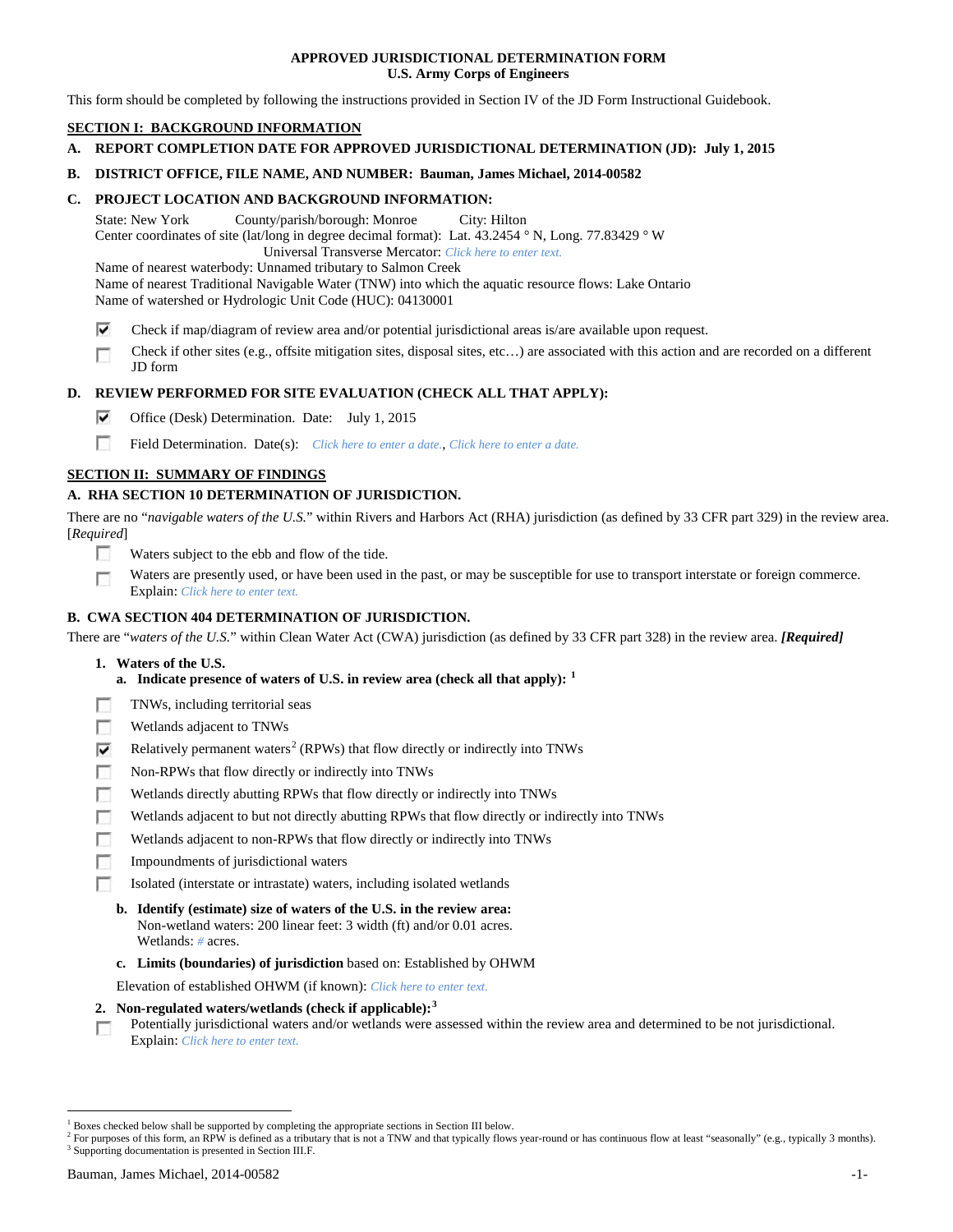#### **SECTION III: CWA ANALYSIS**

## **A. TNWs AND WETLANDS ADJACENT TO TNWs**

**The agencies will assert jurisdiction over TNWs and wetlands adjacent to TNWs. If the aquatic resource is a TNW, complete Section III.A.1 and Section III.D.1. only; if the aquatic resource is a wetland adjacent to a TNW, complete Sections III.A.1 and 2 and Section III.D.1.; otherwise, see Section III.B below**.

- **1. TNW**  Identify TNW: *Click here to enter text.*
	- Summarize rationale supporting determination: *Click here to enter text.*
- **2. Wetland adjacent to TNW** Summarize rationale supporting conclusion that wetland is "adjacent": *Click here to enter text.*

## **B. CHARACTERISTICS OF TRIBUTARY (THAT IS NOT A TNW) AND ITS ADJACENT WETLANDS (IF ANY):**

**This section summarizes information regarding characteristics of the tributary and its adjacent wetlands, if any, and it helps determine whether or not the standards for jurisdiction established under Rapanos have been met.** 

**The agencies will assert jurisdiction over non-navigable tributaries of TNWs where the tributaries are "relatively permanent waters" (RPWs), i.e. tributaries that typically flow year-round or have continuous flow at least seasonally (e.g., typically 3 months). A wetland that directly abuts an RPW is also jurisdictional. If the aquatic resource is not a TNW, but has year-round (perennial) flow, skip to Section III.D.2. If the aquatic resource is a wetland directly abutting a tributary with perennial flow, skip to Section III.D.4.**

**A wetland that is adjacent to but that does not directly abut an RPW requires a significant nexus evaluation. Corps districts and EPA regions will include in the record any available information that documents the existence of a significant nexus between a relatively permanent tributary that is not perennial (and its adjacent wetlands if any) and a traditional navigable water, even though a significant nexus finding is not required as a matter of law.**

**If the waterbody[4](#page-1-0) is not an RPW, or a wetland directly abutting an RPW, a JD will require additional data to determine if the waterbody has a significant nexus with a TNW. If the tributary has adjacent wetlands, the significant nexus evaluation must consider the tributary in combination with all of its adjacent wetlands. This significant nexus evaluation that combines, for analytical purposes, the tributary and all of its adjacent wetlands is used whether the review area identified in the JD request is the tributary, or its adjacent wetlands, or both. If the JD covers a tributary with adjacent wetlands, complete Section III.B.1 for the tributary, Section III.B.2 for any onsite wetlands, and Section III.B.3 for all wetlands adjacent to that tributary, both onsite and offsite. The determination whether a significant nexus exists is determined in Section III.C below.**

**1. Characteristics of non-TNWs that flow directly or indirectly into TNW**

#### **(i) General Area Conditions:**

Watershed size: *#* 50 acres Drainage area: *#* 50 acres

Average annual rainfall: *#* inches Average annual snowfall: *#* inches

#### **(ii) Physical Characteristics:**

- (a) Relationship with TNW:
	- Tributary flows directly into TNW.
	- $\triangledown$  Tributary flows through 2 tributaries before entering TNW.

Project waters are 5-10 river miles from TNW. Project waters are 1 (or less) river miles from RPW. Project waters are 5-10 aerial (straight) miles from TNW. Project waters are 1 (or less) aerial (straight) miles from RPW. Project waters cross or serve as state boundaries. Explain: *Click here to enter text.*

Identify flow route to TNW<sup>[5](#page-1-1)</sup>: Tributary flows into Salmon Creek, which is a perennial RPW that flows directly into Lake Ontario

Tributary stream order, if known: *Click here to enter text.*

(b) General Tributary Characteristics (check all that apply):

**Tributary** is: Natural

- Artificial (man-made). Explain: *Click here to enter text.*
- Manipulated (man-altered). Explain: Tributary has been altered by past agricultural practices.

<span id="page-1-1"></span><span id="page-1-0"></span> $4$  Note that the Instructional Guidebook contains additional information regarding swales, ditches, washes, and erosional features generally and in the arid West.<br> $5$  Flow route can be described by identifying, e.g., tri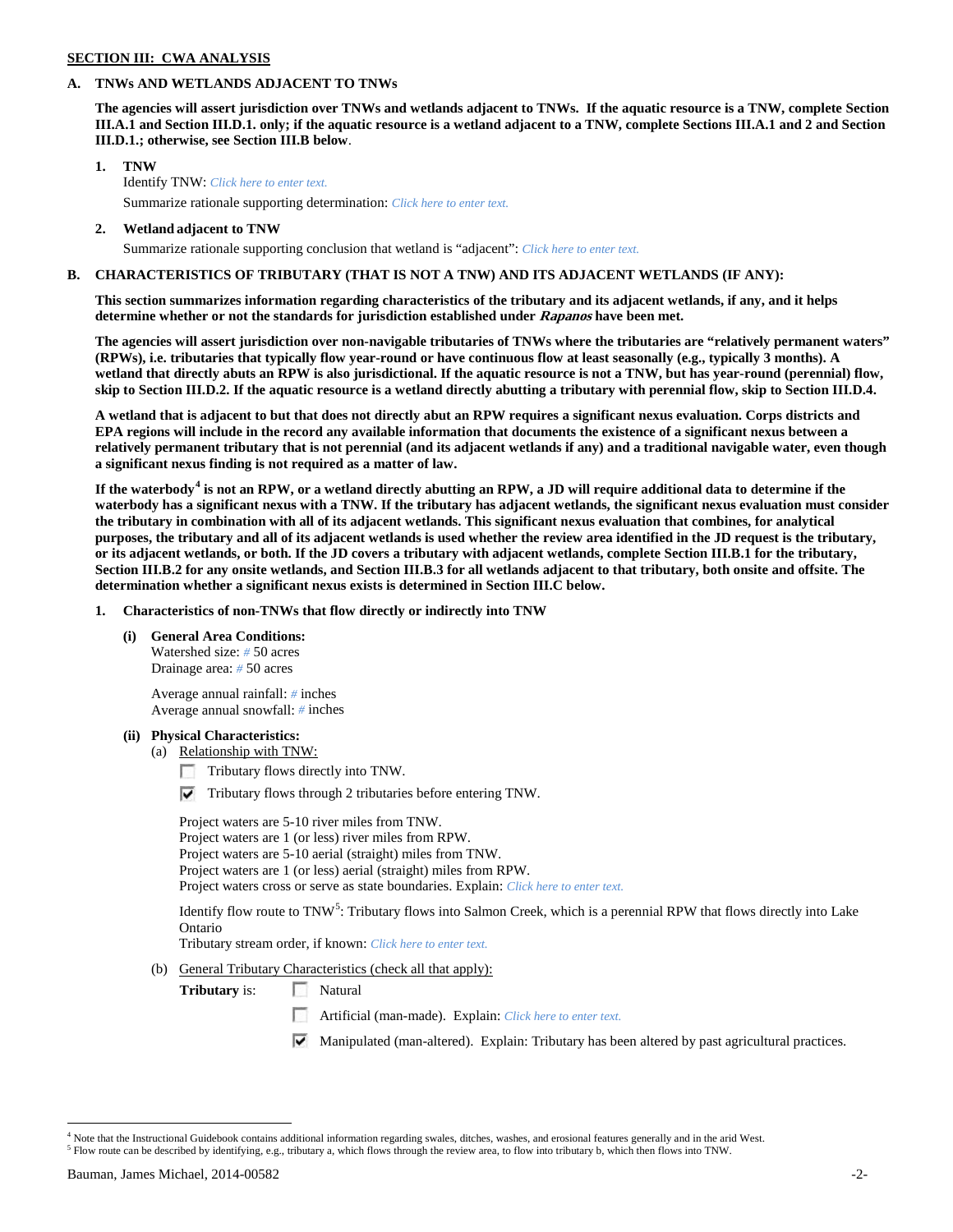|                                                                                                                                                                                                                                                                                                                                                                                                                                                                                                                                           |                                                                                                                                                                                                                                                                                                                                                                                                                                                                                                                                                                                                                                                                                                                                                                                                                                                         | <b>Tributary</b> properties with respect to top of bank (estimate):<br>Average width: 3 feet<br>Average depth: 1 feet |   |        |        |                                                     |                                               |                                                                                                                                     |  |
|-------------------------------------------------------------------------------------------------------------------------------------------------------------------------------------------------------------------------------------------------------------------------------------------------------------------------------------------------------------------------------------------------------------------------------------------------------------------------------------------------------------------------------------------|---------------------------------------------------------------------------------------------------------------------------------------------------------------------------------------------------------------------------------------------------------------------------------------------------------------------------------------------------------------------------------------------------------------------------------------------------------------------------------------------------------------------------------------------------------------------------------------------------------------------------------------------------------------------------------------------------------------------------------------------------------------------------------------------------------------------------------------------------------|-----------------------------------------------------------------------------------------------------------------------|---|--------|--------|-----------------------------------------------------|-----------------------------------------------|-------------------------------------------------------------------------------------------------------------------------------------|--|
|                                                                                                                                                                                                                                                                                                                                                                                                                                                                                                                                           | Average side slopes: 3:1<br>Primary tributary substrate composition (check all that apply):<br>$\overline{\triangledown}$ Silts<br>Sands<br>Concrete                                                                                                                                                                                                                                                                                                                                                                                                                                                                                                                                                                                                                                                                                                    |                                                                                                                       |   |        |        |                                                     |                                               |                                                                                                                                     |  |
|                                                                                                                                                                                                                                                                                                                                                                                                                                                                                                                                           |                                                                                                                                                                                                                                                                                                                                                                                                                                                                                                                                                                                                                                                                                                                                                                                                                                                         | Cobbles                                                                                                               |   | Gravel |        |                                                     | Muck                                          |                                                                                                                                     |  |
|                                                                                                                                                                                                                                                                                                                                                                                                                                                                                                                                           |                                                                                                                                                                                                                                                                                                                                                                                                                                                                                                                                                                                                                                                                                                                                                                                                                                                         | Bedrock                                                                                                               | г |        |        | Vegetation. Type/% cover: Click here to enter text. |                                               |                                                                                                                                     |  |
|                                                                                                                                                                                                                                                                                                                                                                                                                                                                                                                                           |                                                                                                                                                                                                                                                                                                                                                                                                                                                                                                                                                                                                                                                                                                                                                                                                                                                         | Other. Explain: Click here to enter text.                                                                             |   |        |        |                                                     |                                               |                                                                                                                                     |  |
| Tributary condition/stability [e.g., highly eroding, sloughing banks]. Explain: Click here to enter text.<br>Presence of run/riffle/pool complexes. Explain: Click here to enter text.<br>Tributary geometry: Choose an item.<br>Tributary gradient (approximate average slope): #%<br>$(c)$ Flow:<br>Tributary provides for: Seasonal Flow<br>Estimate average number of flow events in review area/year: 20 (or greater)<br>Describe flow regime: Tributary flows through the spring and early summer as well as during rainfall events |                                                                                                                                                                                                                                                                                                                                                                                                                                                                                                                                                                                                                                                                                                                                                                                                                                                         |                                                                                                                       |   |        |        |                                                     |                                               |                                                                                                                                     |  |
|                                                                                                                                                                                                                                                                                                                                                                                                                                                                                                                                           | Other information on duration and volume: Click here to enter text.<br>Surface flow is: Discrete and Confined Characteristics: Click here to enter text.                                                                                                                                                                                                                                                                                                                                                                                                                                                                                                                                                                                                                                                                                                |                                                                                                                       |   |        |        |                                                     |                                               |                                                                                                                                     |  |
|                                                                                                                                                                                                                                                                                                                                                                                                                                                                                                                                           | Subsurface flow: Choose an item. Explain findings: Click here to enter text.<br>Dye (or other) test performed: Click here to enter text.                                                                                                                                                                                                                                                                                                                                                                                                                                                                                                                                                                                                                                                                                                                |                                                                                                                       |   |        |        |                                                     |                                               |                                                                                                                                     |  |
|                                                                                                                                                                                                                                                                                                                                                                                                                                                                                                                                           | Tributary has (check all that apply):<br>$ \nabla $ Bed and banks<br>$\triangleright$ OHWM <sup>6</sup> (check all indicators that apply):<br>$\triangleright$ clear, natural line impressed on the bank<br>the presence of litter and debris<br>destruction of terrestrial vegetation<br>changes in the character of soil<br>$\overline{\phantom{a}}$<br>the presence of wrack line<br>shelving<br>$\sim$<br>vegetation matted down, bent, or absent<br>sediment sorting<br>leaf litter disturbed or washed away<br>$\sim$<br>scour<br>L.<br>sediment deposition<br>multiple observed or predicted flow events<br><b>In</b><br>$\sim 10$<br>water staining<br>п<br>abrupt change in plant community Click here to enter text.<br>other (list): Click here to enter text.<br>$\Box$ Discontinuous OHWM. <sup>7</sup> Explain: Click here to enter text. |                                                                                                                       |   |        |        |                                                     |                                               |                                                                                                                                     |  |
| If factors other than the OHWM were used to determine lateral extent of CWA jurisdiction (check all that apply):<br>High Tide Line indicated by:<br>Mean High Water Mark indicated by:                                                                                                                                                                                                                                                                                                                                                    |                                                                                                                                                                                                                                                                                                                                                                                                                                                                                                                                                                                                                                                                                                                                                                                                                                                         |                                                                                                                       |   |        |        |                                                     |                                               |                                                                                                                                     |  |
|                                                                                                                                                                                                                                                                                                                                                                                                                                                                                                                                           |                                                                                                                                                                                                                                                                                                                                                                                                                                                                                                                                                                                                                                                                                                                                                                                                                                                         | $\Box$ oil or scum line along shore objects                                                                           |   |        |        | survey to available datum;                          |                                               |                                                                                                                                     |  |
|                                                                                                                                                                                                                                                                                                                                                                                                                                                                                                                                           |                                                                                                                                                                                                                                                                                                                                                                                                                                                                                                                                                                                                                                                                                                                                                                                                                                                         | fine shell or debris deposits (foreshore)                                                                             |   |        | $\sim$ | physical markings;                                  |                                               |                                                                                                                                     |  |
|                                                                                                                                                                                                                                                                                                                                                                                                                                                                                                                                           |                                                                                                                                                                                                                                                                                                                                                                                                                                                                                                                                                                                                                                                                                                                                                                                                                                                         | physical markings/characteristics                                                                                     |   |        | п      |                                                     | vegetation lines/changes in vegetation types. |                                                                                                                                     |  |
|                                                                                                                                                                                                                                                                                                                                                                                                                                                                                                                                           |                                                                                                                                                                                                                                                                                                                                                                                                                                                                                                                                                                                                                                                                                                                                                                                                                                                         | tidal gauges<br>n<br>other (list): Click here to enter text.                                                          |   |        |        |                                                     |                                               |                                                                                                                                     |  |
|                                                                                                                                                                                                                                                                                                                                                                                                                                                                                                                                           |                                                                                                                                                                                                                                                                                                                                                                                                                                                                                                                                                                                                                                                                                                                                                                                                                                                         | (iii) Chemical Characteristics:                                                                                       |   |        |        |                                                     |                                               |                                                                                                                                     |  |
|                                                                                                                                                                                                                                                                                                                                                                                                                                                                                                                                           |                                                                                                                                                                                                                                                                                                                                                                                                                                                                                                                                                                                                                                                                                                                                                                                                                                                         | Explain: Water is generally clear                                                                                     |   |        |        |                                                     |                                               | Characterize tributary (e.g., water color is clear, discolored, oily film; water quality; general watershed characteristics, etc.). |  |

Identify specific pollutants, if known: *Click here to enter text.*

<span id="page-2-1"></span><span id="page-2-0"></span> <sup>6</sup> <sup>6</sup>A natural or man-made discontinuity in the OHWM does not necessarily sever jurisdiction (e.g., where the stream temporarily flows underground, or where the OHWM has been removed by development or agricultural practices). Where there is a break in the OHWM that is unrelated to the waterbody's flow regime (e.g., flow over a rock outcrop or through a culvert), the agencies will look for indicators of flow above and below the break. 7 Ibid.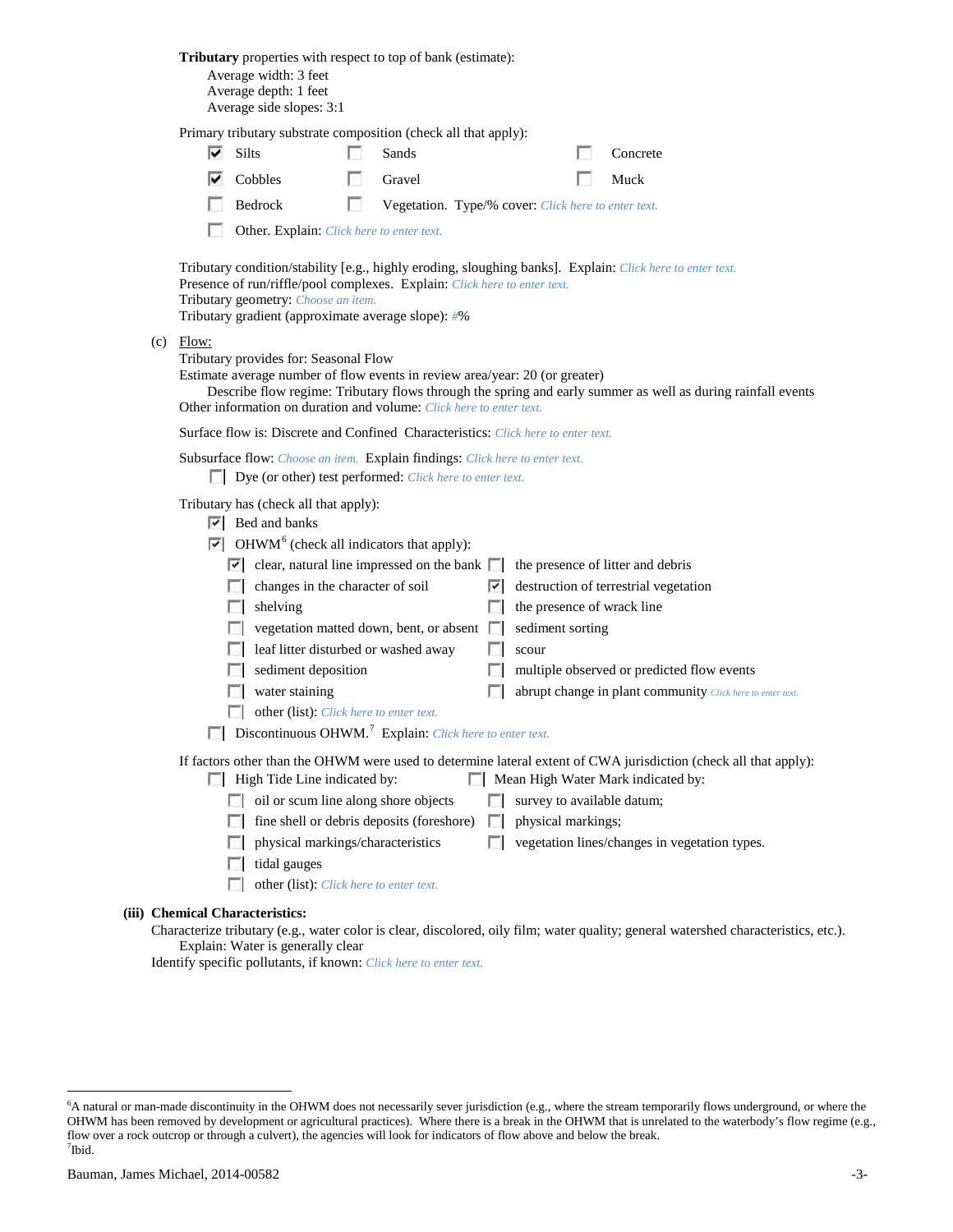## **(iv) Biological Characteristics. Channel supports (check all that apply):**

- $\triangledown$  Riparian corridor. Characteristics (type, average width): The stream contains a wooded riparian corridor
- Wetland fringe. Characteristics: *Click here to enter text.*
- $\blacktriangleright$  Habitat for:
	- Federally Listed species. Explain findings: *Click here to enter text.*
	- Fish/spawn areas. Explain findings: *Click here to enter text.*
	- $\triangledown$  Other environmentally-sensitive species. Explain findings: Stream could be habitat for amphibians
	- Aquatic/wildlife diversity. Explain findings: Stream provides habitat for aquatic and terrestrial organisms in the ⊽ vicinity.

#### **2. Characteristics of wetlands adjacent to non-TNW that flow directly or indirectly into TNW**

#### **(i) Physical Characteristics:**

- (a) General Wetland Characteristics:
	- Properties: Wetland size: *#* acres
		- Wetland type. Explain: *Click here to enter text.*
		- Wetland quality. Explain: *Click here to enter text.*

Project wetlands cross or serve as state boundaries. Explain: *Click here to enter text.*

(b) General Flow Relationship with Non-TNW:

Flow is: *Choose an item.* Explain: *Click here to enter text.*

Surface flow is: *Choose an item.* Characteristics: *Click here to enter text.*

Subsurface flow: *Choose an item.* Explain findings: *Click here to enter text.* Dye (or other) test performed: *Click here to enter text.*

- (c) Wetland Adjacency Determination with Non-TNW:
	- $\Box$  Directly abutting
	- $\Box$  Not directly abutting
		- Discrete wetland hydrologic connection. Explain: *Click here to enter text.*
		- Ecological connection. Explain: *Click here to enter text.*
		- Separated by berm/barrier. Explain: *Click here to enter text.*

## (d) Proximity (Relationship) to TNW

Project wetlands are *Choose an item.* river miles from TNW. Project waters are *Choose an item.* aerial (straight) miles from TNW. Flow is from: *Choose an item.* Estimate approximate location of wetland as within the *Choose an item.* floodplain.

#### **(ii) Chemical Characteristics:**

Characterize wetland system (e.g., water color is clear, brown, oil film on surface; water quality; general watershed characteristics; etc.). Explain: *Click here to enter text.*

Identify specific pollutants, if known: *Click here to enter text.*

# **(iii) Biological Characteristics. Wetland supports (check all that apply):**

- Riparian buffer. Characteristics (type, average width): *Click here to enter text.*
- Vegetation type/percent cover. Explain: *Click here to enter text.*
- **Habitat for:** 
	- Federally Listed species. Explain findings: *Click here to enter text.*
	- Fish/spawn areas. Explain findings: *Click here to enter text.*
	- Other environmentally-sensitive species. Explain findings: *Click here to enter text.*
	- Aquatic/wildlife diversity. Explain findings: *Click here to enter text.*

#### **3. Characteristics of all wetlands adjacent to the tributary (if any)**

All wetland(s) being considered in the cumulative analysis: *Choose an item.* Approximately (*#*) acres in total are being considered in the cumulative analysis.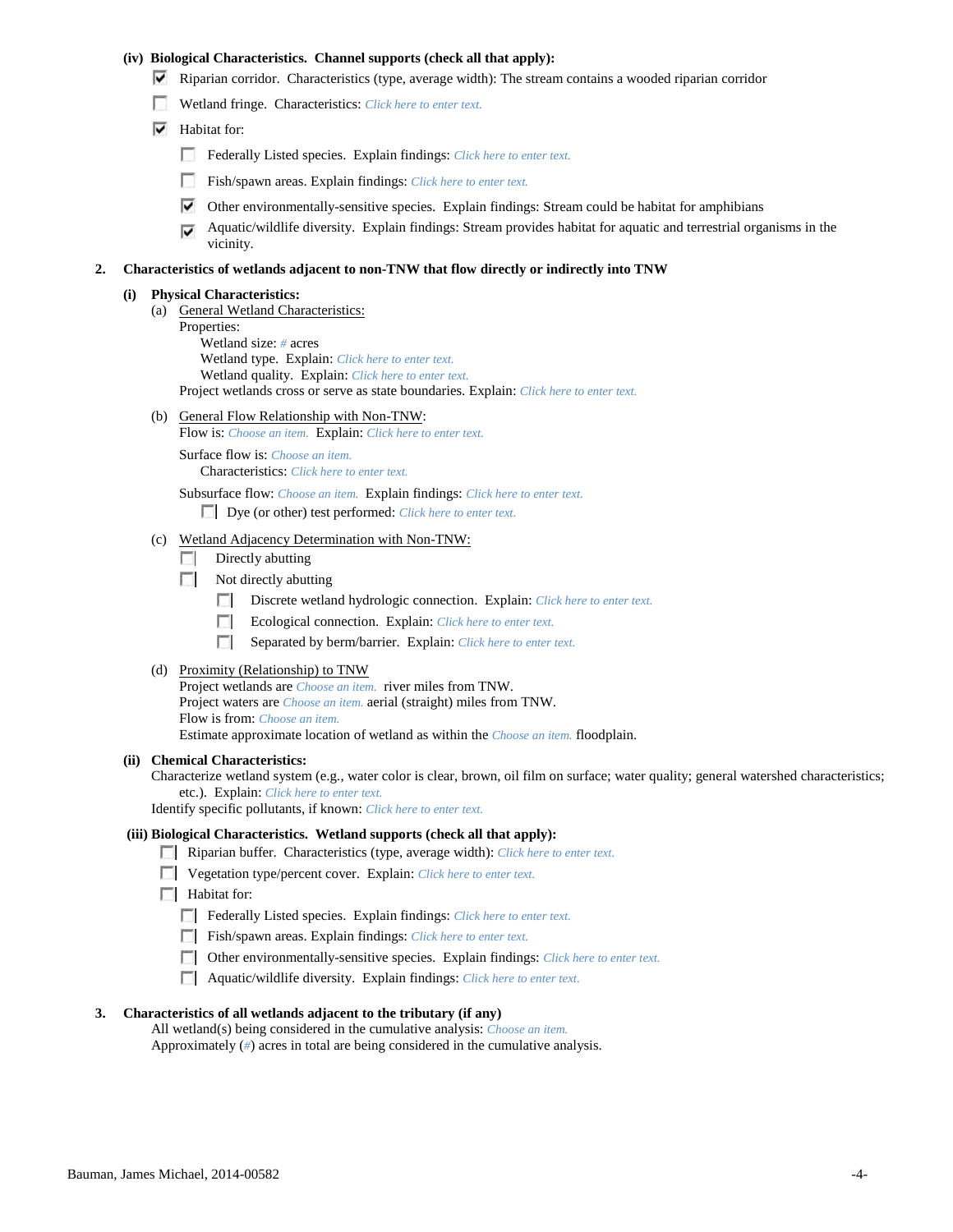For each wetland, specify the following:

| Directly abuts? $(Y/N)$ | Size (in acres) | Directly abuts? $(Y/N)$ | Size (in acres) |
|-------------------------|-----------------|-------------------------|-----------------|
| Y/N                     |                 |                         |                 |
| Y/N                     |                 | Y/N                     |                 |
| Y/N                     |                 | Y/N                     |                 |
| Y/N                     |                 | Y/N                     |                 |

Summarize overall biological, chemical and physical functions being performed: *Click here to enter text.*

## **C. SIGNIFICANT NEXUS DETERMINATION**

**A significant nexus analysis will assess the flow characteristics and functions of the tributary itself and the functions performed by any wetlands adjacent to the tributary to determine if they significantly affect the chemical, physical, and biological integrity of a TNW. For each of the following situations, a significant nexus exists if the tributary, in combination with all of its adjacent wetlands, has more than a speculative or insubstantial effect on the chemical, physical and/or biological integrity of a TNW. Considerations when evaluating significant nexus include, but are not limited to the volume, duration, and frequency of the flow of water in the tributary and its proximity to a TNW, and the functions performed by the tributary and all its adjacent wetlands. It is not appropriate to determine significant nexus based solely on any specific threshold of distance (e.g. between a tributary and its adjacent wetland or between a tributary and the TNW). Similarly, the fact an adjacent wetland lies within or outside of a floodplain is not solely determinative of significant nexus.** 

#### **Draw connections between the features documented and the effects on the TNW, as identified in the** *Rapanos* **Guidance and discussed in the Instructional Guidebook. Factors to consider include, for example:**

- Does the tributary, in combination with its adjacent wetlands (if any), have the capacity to carry pollutants or flood waters to TNWs, or to reduce the amount of pollutants or flood waters reaching a TNW?
- Does the tributary, in combination with its adjacent wetlands (if any), provide habitat and lifecycle support functions for fish and other species, such as feeding, nesting, spawning, or rearing young for species that are present in the TNW?
- Does the tributary, in combination with its adjacent wetlands (if any), have the capacity to transfer nutrients and organic carbon that support downstream foodwebs?
- Does the tributary, in combination with its adjacent wetlands (if any), have other relationships to the physical, chemical, or biological integrity of the TNW?

#### *Note: the above list of considerations is not inclusive and other functions observed or known to occur should be documented below:*

- **1. Significant nexus findings for non-RPW that has no adjacent wetlands and flows directly or indirectly into TNWs.** Explain findings of presence or absence of significant nexus below, based on the tributary itself, then go to Section III.D: *Click here to enter text.*
- **2. Significant nexus findings for non-RPW and its adjacent wetlands, where the non-RPW flows directly or indirectly into TNWs.**  Explain findings of presence or absence of significant nexus below, based on the tributary in combination with all of its adjacent wetlands, then go to Section III.D: *Click here to enter text.*
- **3. Significant nexus findings for wetlands adjacent to an RPW but that do not directly abut the RPW.** Explain findings of presence or absence of significant nexus below, based on the tributary in combination with all of its adjacent wetlands, then go to Section III.D: *Click here to enter text.*

## **D. DETERMINATIONS OF JURISDICTIONAL FINDINGS. THE SUBJECT WATERS/WETLANDS ARE (CHECK ALL THAT APPLY):**

- **1. TNWs and Adjacent Wetlands.** Check all that apply and provide size estimates in review area:
	- TNWs: *#* linear feet *#* width (ft), Or, *#* acres.
	- **Wetlands adjacent to TNWs: # acres.**
- **2. RPWs that flow directly or indirectly into TNWs.**
	- Tributaries of TNWs where tributaries typically flow year-round are jurisdictional. Provide data and rationale indicating that tributary is perennial: *Click here to enter text.*.
	- Tributaries of TNW where tributaries have continuous flow "seasonally" (e.g., typically three months each year) are jurisdictional.  $\overline{\phantom{a}}$ Data supporting this conclusion is provided at Section III.B. Provide rationale indicating that tributary flows seasonally: Stream appears as intermittent line on USGS quadrangle. Submitted photographs show flow in the late spring/early summer following full leaf-out.

Provide estimates for jurisdictional waters in the review area (check all that apply):

- $\triangledown$  Tributary waters: 200 linear feet 3 width (ft).
- Other non-wetland waters: # acres.

Identify type(s) of waters: *Click here to enter text.*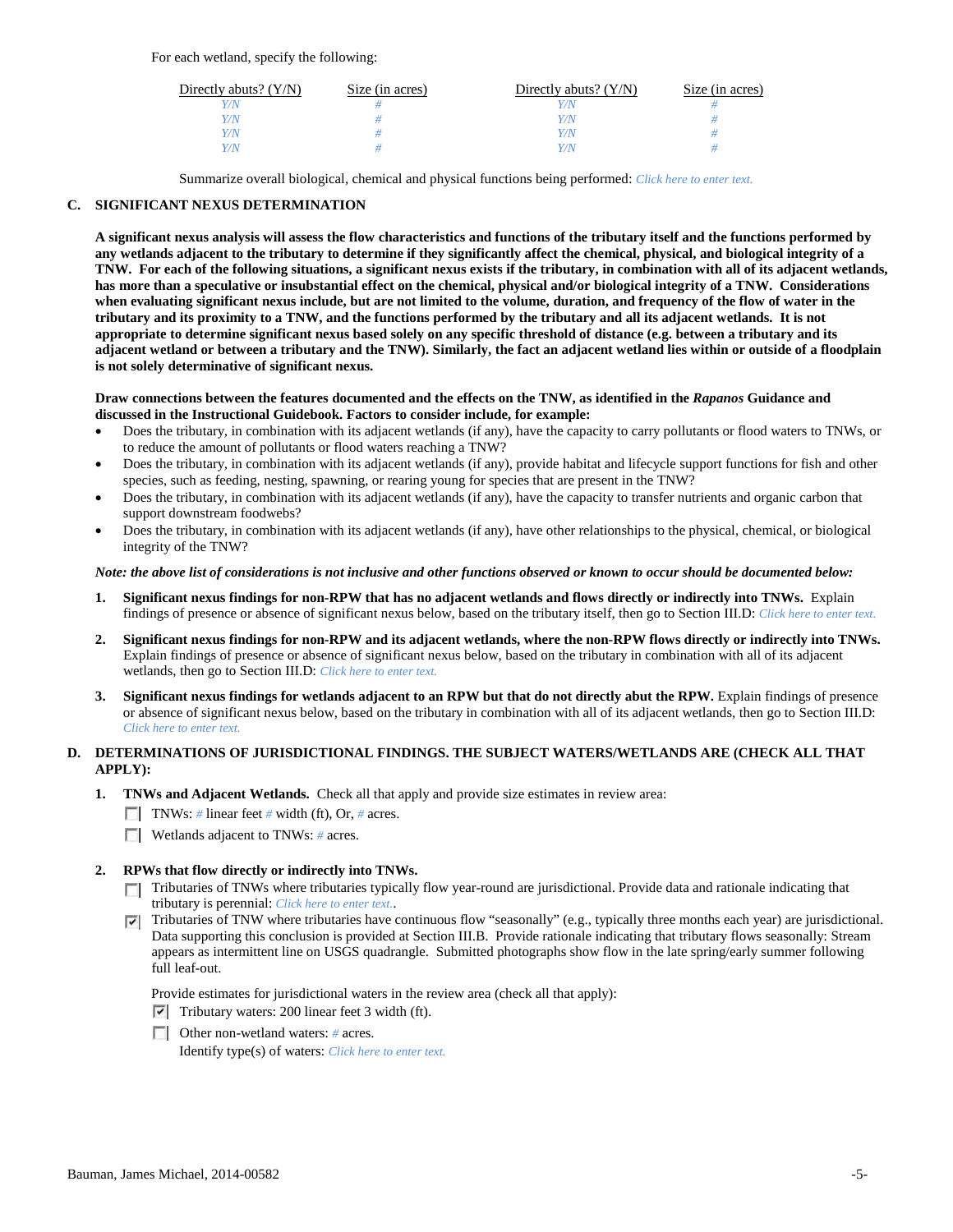# **3. Non-RPWs[8](#page-5-0) that flow directly or indirectly into TNWs.**

Waterbody that is not a TNW or an RPW, but flows directly or indirectly into a TNW, and it has a significant nexus with a TNW is jurisdictional. Data supporting this conclusion is provided at Section III.C.

Provide estimates for jurisdictional waters within the review area (check all that apply):

- **Tributary waters:** # linear feet # width (ft).
- Other non-wetland waters: *#* acres. Identify type(s) of waters: *Click here to enter text.*
- **4. Wetlands directly abutting an RPW that flow directly or indirectly into TNWs.**
	- **Wetlands directly abut RPW and thus are jurisdictional as adjacent wetlands.** 
		- $\Box$  Wetlands directly abutting an RPW where tributaries typically flow year-round. Provide data and rationale indicating that tributary is perennial in Section III.D.2, above. Provide rationale indicating that wetland is directly abutting an RPW: *Click here to enter text.*
		- Wetlands directly abutting an RPW where tributaries typically flow "seasonally." Provide data indicating that  $\Box$ tributary is seasonal in Section III.B and rationale in Section III.D.2, above. Provide rationale indicating that wetland is directly abutting an RPW: *Click here to enter text.*

Provide acreage estimates for jurisdictional wetlands in the review area: *#* acres.

- **5. Wetlands adjacent to but not directly abutting an RPW that flow directly or indirectly into TNWs.**
	- $\Box$  Wetlands that do not directly abut an RPW, but when considered in combination with the tributary to which they are adjacent and with similarly situated adjacent wetlands, have a significant nexus with a TNW are jurisidictional. Data supporting this conclusion is provided at Section III.C.

Provide acreage estimates for jurisdictional wetlands in the review area: *#* acres.

- **6. Wetlands adjacent to non-RPWs that flow directly or indirectly into TNWs.** 
	- Wetlands adjacent to such waters, and have when considered in combination with the tributary to which they are adjacent  $\sim$ and with similarly situated adjacent wetlands, have a significant nexus with a TNW are jurisdictional. Data supporting this conclusion is provided at Section III.C.

Provide estimates for jurisdictional wetlands in the review area: *#* acres.

**7. Impoundments of jurisdictional waters. [9](#page-5-1)**

As a general rule, the impoundment of a jurisdictional tributary remains jurisdictional.

- Demonstrate that impoundment was created from "waters of the U.S.," or
- Demonstrate that water meets the criteria for one of the categories presented above (1-6), or
- n Demonstrate that water is isolated with a nexus to commerce (see E below).
- **E. ISOLATED [INTERSTATE OR INTRA-STATE] WATERS, INCLUDING ISOLATED WETLANDS, THE USE, DEGRADATION OR DESTRUCTION OF WHICH COULD AFFECT INTERSTATE COMMERCE, INCLUDING ANY SUCH WATERS (CHECK ALL THAT APPLY):[10](#page-5-2)**
	- which are or could be used by interstate or foreign travelers for recreational or other purposes.
	- from which fish or shellfish are or could be taken and sold in interstate or foreign commerce.
	- which are or could be used for industrial purposes by industries in interstate commerce.
	- Interstate isolated waters.Explain: *Click here to enter text.*
	- Other factors.Explain: *Click here to enter text.*

#### **Identify water body and summarize rationale supporting determination:** *Click here to enter text.*

Provide estimates for jurisdictional waters in the review area (check all that apply):

- Tributary waters: # linear feet # width (ft).
- Other non-wetland waters: *#* acres.

Identify type(s) of waters: *Click here to enter text.*

Wetlands: *#* acres.

 $\frac{1}{8}$ 

<span id="page-5-0"></span><sup>&</sup>lt;sup>8</sup>See Footnote # 3.<br><sup>9</sup> To complete the analysis refer to the key in Section III.D.6 of the Instructional Guidebook.

<span id="page-5-2"></span><span id="page-5-1"></span><sup>&</sup>lt;sup>10</sup> Prior to asserting or declining CWA jurisdiction based solely on this category, Corps Districts will elevate the action to Corps and EPA HQ for review consistent with the process described in the Corps/EPA *Memorandum Regarding CWA Act Jurisdiction Following Rapanos.*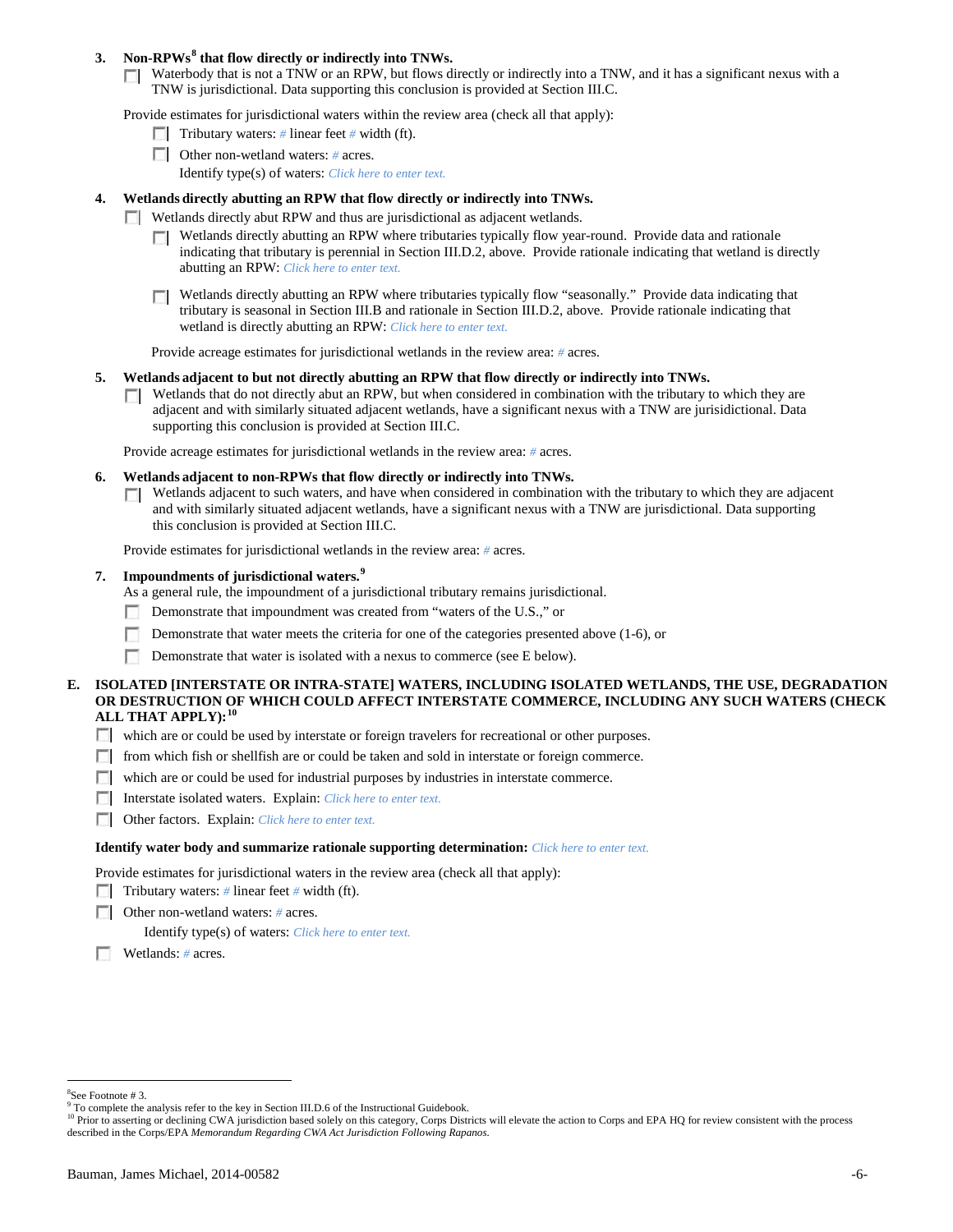| F. |                                                                                                                                                                                                                                                                                                                           | NON-JURISDICTIONAL WATERS, INCLUDING WETLANDS (CHECK ALL THAT APPLY):                                                                                                                                                                                                                                                                                                                                                                                                     |  |  |  |  |  |
|----|---------------------------------------------------------------------------------------------------------------------------------------------------------------------------------------------------------------------------------------------------------------------------------------------------------------------------|---------------------------------------------------------------------------------------------------------------------------------------------------------------------------------------------------------------------------------------------------------------------------------------------------------------------------------------------------------------------------------------------------------------------------------------------------------------------------|--|--|--|--|--|
|    | $\Box$                                                                                                                                                                                                                                                                                                                    | If potential wetlands were assessed within the review area, these areas did not meet the criteria in the 1987 Corps of Engineers<br>Wetland Delineation Manual and/or appropriate Regional Supplements.<br>Review area included isolated waters with no substantial nexus to interstate (or foreign) commerce.<br>Prior to the Jan 2001 Supreme Court decision in "SWANCC," the review area would have been regulated based solely on the<br>"Migratory Bird Rule" (MBR). |  |  |  |  |  |
|    | L.                                                                                                                                                                                                                                                                                                                        | Waters do not meet the "Significant Nexus" standard, where such a finding is required for jurisdiction. Explain: Click here to enter text.                                                                                                                                                                                                                                                                                                                                |  |  |  |  |  |
|    | п                                                                                                                                                                                                                                                                                                                         | Other: (explain, if not covered above): Click here to enter text.                                                                                                                                                                                                                                                                                                                                                                                                         |  |  |  |  |  |
|    | Provide acreage estimates for non-jurisdictional waters in the review area, where the sole potential basis of jurisdiction is the MBR factors<br>(i.e., presence of migratory birds, presence of endangered species, use of water for irrigated agriculture), using best professional judgment<br>(check all that apply): |                                                                                                                                                                                                                                                                                                                                                                                                                                                                           |  |  |  |  |  |
|    |                                                                                                                                                                                                                                                                                                                           | Non-wetland waters (i.e., rivers, streams): # linear feet # width (ft).                                                                                                                                                                                                                                                                                                                                                                                                   |  |  |  |  |  |
|    |                                                                                                                                                                                                                                                                                                                           | Lakes/ponds: $# \, \text{acres.}$                                                                                                                                                                                                                                                                                                                                                                                                                                         |  |  |  |  |  |
|    |                                                                                                                                                                                                                                                                                                                           | Other non-wetland waters: # acres. List type of aquatic resource: Click here to enter text                                                                                                                                                                                                                                                                                                                                                                                |  |  |  |  |  |
|    |                                                                                                                                                                                                                                                                                                                           | Wetlands: # acres.                                                                                                                                                                                                                                                                                                                                                                                                                                                        |  |  |  |  |  |
|    |                                                                                                                                                                                                                                                                                                                           | Provide acreage estimates for non-jurisdictional waters in the review area that do not meet the "Significant Nexus" standard, where such a<br>finding is required for jurisdiction (check all that apply):                                                                                                                                                                                                                                                                |  |  |  |  |  |
|    |                                                                                                                                                                                                                                                                                                                           | Non-wetland waters (i.e., rivers, streams): $\#$ linear feet $\#$ width (ft).                                                                                                                                                                                                                                                                                                                                                                                             |  |  |  |  |  |
|    |                                                                                                                                                                                                                                                                                                                           | Lakes/ponds: $# \, \text{acres.}$                                                                                                                                                                                                                                                                                                                                                                                                                                         |  |  |  |  |  |
|    |                                                                                                                                                                                                                                                                                                                           | Other non-wetland waters: # acres. List type of aquatic resource: Click here to enter text                                                                                                                                                                                                                                                                                                                                                                                |  |  |  |  |  |
|    |                                                                                                                                                                                                                                                                                                                           | Wetlands: # acres.                                                                                                                                                                                                                                                                                                                                                                                                                                                        |  |  |  |  |  |
|    |                                                                                                                                                                                                                                                                                                                           | <b>SECTION IV: DATA SOURCES.</b>                                                                                                                                                                                                                                                                                                                                                                                                                                          |  |  |  |  |  |
|    |                                                                                                                                                                                                                                                                                                                           | A. SUPPORTING DATA. Data reviewed for JD (check all that apply - checked items shall be included in case file and, where checked and<br>requested, appropriately reference sources below):<br>Maps, plans, plots or plat submitted by or on behalf of the applicant/consultant: Click here to enter text.                                                                                                                                                                 |  |  |  |  |  |
|    |                                                                                                                                                                                                                                                                                                                           | Data sheets prepared/submitted by or on behalf of the applicant/consultant.                                                                                                                                                                                                                                                                                                                                                                                               |  |  |  |  |  |
|    |                                                                                                                                                                                                                                                                                                                           | Office concurs with data sheets/delineation report.                                                                                                                                                                                                                                                                                                                                                                                                                       |  |  |  |  |  |
|    |                                                                                                                                                                                                                                                                                                                           | Office does not concur with data sheets/delineation report.                                                                                                                                                                                                                                                                                                                                                                                                               |  |  |  |  |  |
|    |                                                                                                                                                                                                                                                                                                                           | Data sheets prepared by the Corps: Click here to enter text.                                                                                                                                                                                                                                                                                                                                                                                                              |  |  |  |  |  |
|    |                                                                                                                                                                                                                                                                                                                           | Corps navigable waters' study: Click here to enter text.                                                                                                                                                                                                                                                                                                                                                                                                                  |  |  |  |  |  |
|    |                                                                                                                                                                                                                                                                                                                           | U.S. Geological Survey Hydrologic Atlas: Click here to enter text.                                                                                                                                                                                                                                                                                                                                                                                                        |  |  |  |  |  |
|    |                                                                                                                                                                                                                                                                                                                           | USGS NHD data.                                                                                                                                                                                                                                                                                                                                                                                                                                                            |  |  |  |  |  |
|    |                                                                                                                                                                                                                                                                                                                           | USGS 8 and 12 digit HUC maps.                                                                                                                                                                                                                                                                                                                                                                                                                                             |  |  |  |  |  |
|    | ⊽                                                                                                                                                                                                                                                                                                                         | U.S. Geological Survey map(s). Cite scale & quad name: 1:24000, Spencerport, NY                                                                                                                                                                                                                                                                                                                                                                                           |  |  |  |  |  |
|    |                                                                                                                                                                                                                                                                                                                           | USDA Natural Resources Conservation Service Soil Survey. Citation: Click here to enter text.                                                                                                                                                                                                                                                                                                                                                                              |  |  |  |  |  |
|    | ⊽                                                                                                                                                                                                                                                                                                                         | National wetlands inventory map(s). Cite name: Spencerport, NY<br>State/Local wetland inventory map(s): Click here to enter text.                                                                                                                                                                                                                                                                                                                                         |  |  |  |  |  |
|    | г                                                                                                                                                                                                                                                                                                                         | FEMA/FIRM maps: Click here to enter text.                                                                                                                                                                                                                                                                                                                                                                                                                                 |  |  |  |  |  |
|    | п                                                                                                                                                                                                                                                                                                                         | 100-year Floodplain Elevation is: Click here to enter text. (National Geodectic Vertical Datum of 1929)                                                                                                                                                                                                                                                                                                                                                                   |  |  |  |  |  |
|    | ⊽                                                                                                                                                                                                                                                                                                                         |                                                                                                                                                                                                                                                                                                                                                                                                                                                                           |  |  |  |  |  |
|    |                                                                                                                                                                                                                                                                                                                           | or $\triangleright$ Other (Name & Date): Photographs submitted by applicant                                                                                                                                                                                                                                                                                                                                                                                               |  |  |  |  |  |
|    | г                                                                                                                                                                                                                                                                                                                         | Previous determination(s). File no. and date of response letter: Click here to enter text.                                                                                                                                                                                                                                                                                                                                                                                |  |  |  |  |  |
|    |                                                                                                                                                                                                                                                                                                                           | Applicable/supporting case law: Click here to enter text.                                                                                                                                                                                                                                                                                                                                                                                                                 |  |  |  |  |  |
|    | E                                                                                                                                                                                                                                                                                                                         | Applicable/supporting scientific literature: Click here to enter text.                                                                                                                                                                                                                                                                                                                                                                                                    |  |  |  |  |  |
|    | E                                                                                                                                                                                                                                                                                                                         | Other information (please specify): Click here to enter text.                                                                                                                                                                                                                                                                                                                                                                                                             |  |  |  |  |  |
|    |                                                                                                                                                                                                                                                                                                                           |                                                                                                                                                                                                                                                                                                                                                                                                                                                                           |  |  |  |  |  |

# **B. ADDITIONAL COMMENTS TO SUPPORT JD:** *Click here to enter text.*